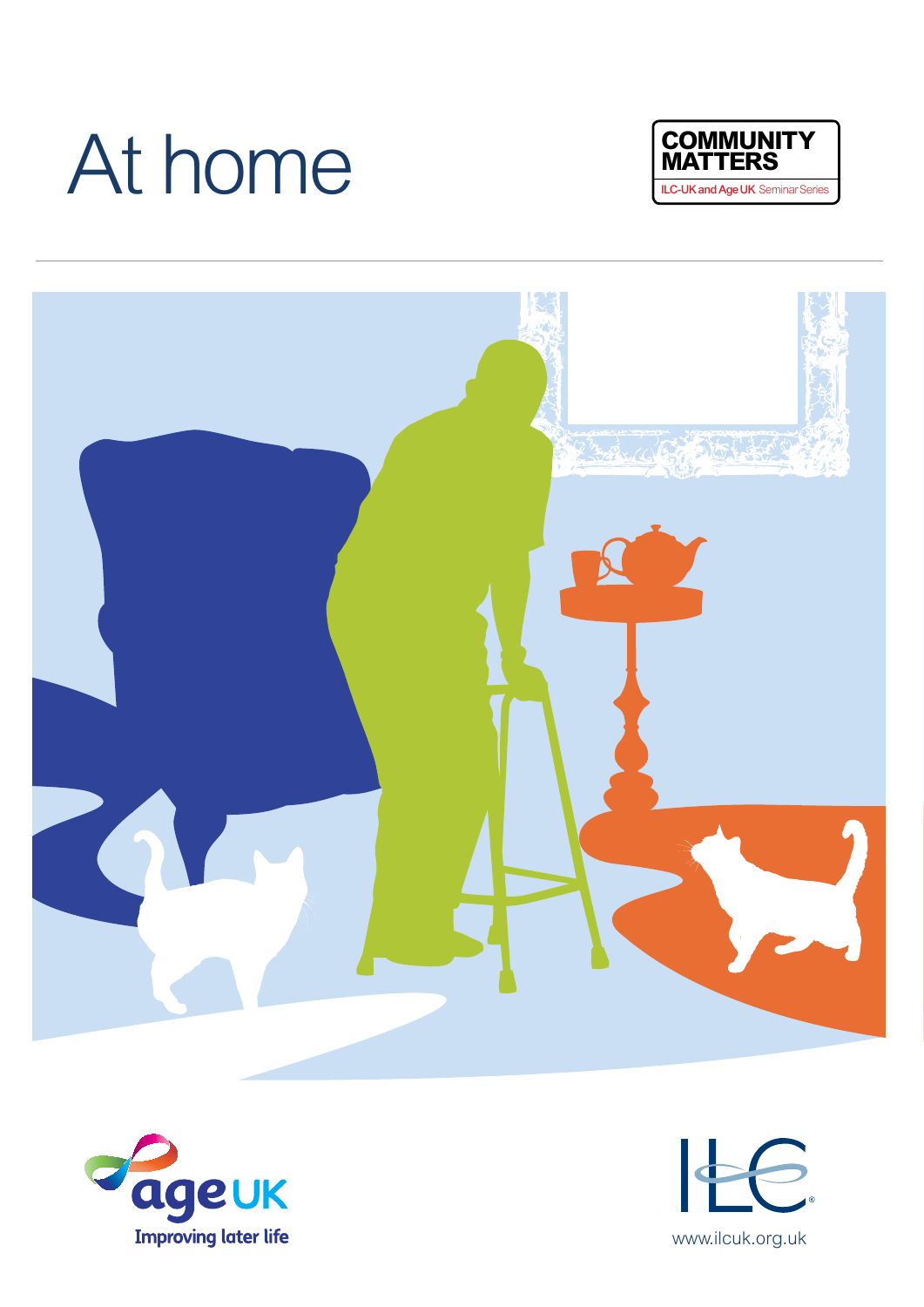

## **Community Matters: At home**

**Overview** 

'At home' is the second in a series of three seminars from ILC-UK and Age UK - exploring how communities need to adapt to an ageing society. This briefing is designed to provide context and background to the discussion in the seminar.

The home environment is an important factor in the wellbeing of people of all ages. For older people who are likely to be spending a substantial proportion of their time at home, the significance of a home environment that supports their wellbeing and an active lifestyle within their communities is of amplified importance. Housing issues impact on independence, personal choice, prevention, and joined-up cross-sector services impact substantially on health and wellbeing - with subsequent repercussions on community engagement.

Effective use of housing adaptations can support older people to remain functional in their homes and remain independent. There is strong evidence in support of housing adaptations facilitating continued home living for older people. Quantitative evidence has shown that housing adaptations are the joint most important factor (alongside tenure type) in determining whether older people opt to remain living in their communities. Results from qualitative enquiry indicate that housing adaptations can contribute to an enhanced perception of security and belonging for older people.

The empirical link between housing and health is well established and it is for older people that this association is most pronounced. Among the negative health outcomes that can be associated with poor quality housing are: rheumatism, arthritis and mental ill-health. Research has shown that poor quality housing can take a mental toll on our health through various guises, including anxiety and sense of identity. Poor housing can also exacerbate the pressures of fuel poverty which results in many deaths among older people.

Housing tenure for older people is an issue that receives substantial media attention. While pejorative terms such as 'bedroom blockers' are all too readily banded about within this debate, housing wealth in the UK is concentrated to a degree within older people. When looking at tenure type by age of household reference person, the proportion of owner occupiers is highest among the 65-74 year old category, at 29.1%. Yet there is also evidence to suggest that a growing number of older people are inclined to downsize, and potentially move into alternative housing models such as retirement housing and extra care housing as well as more suitable mainstream housing such as bungalows. These forms of housing can, under the right conditions, promote social connections for their residents.

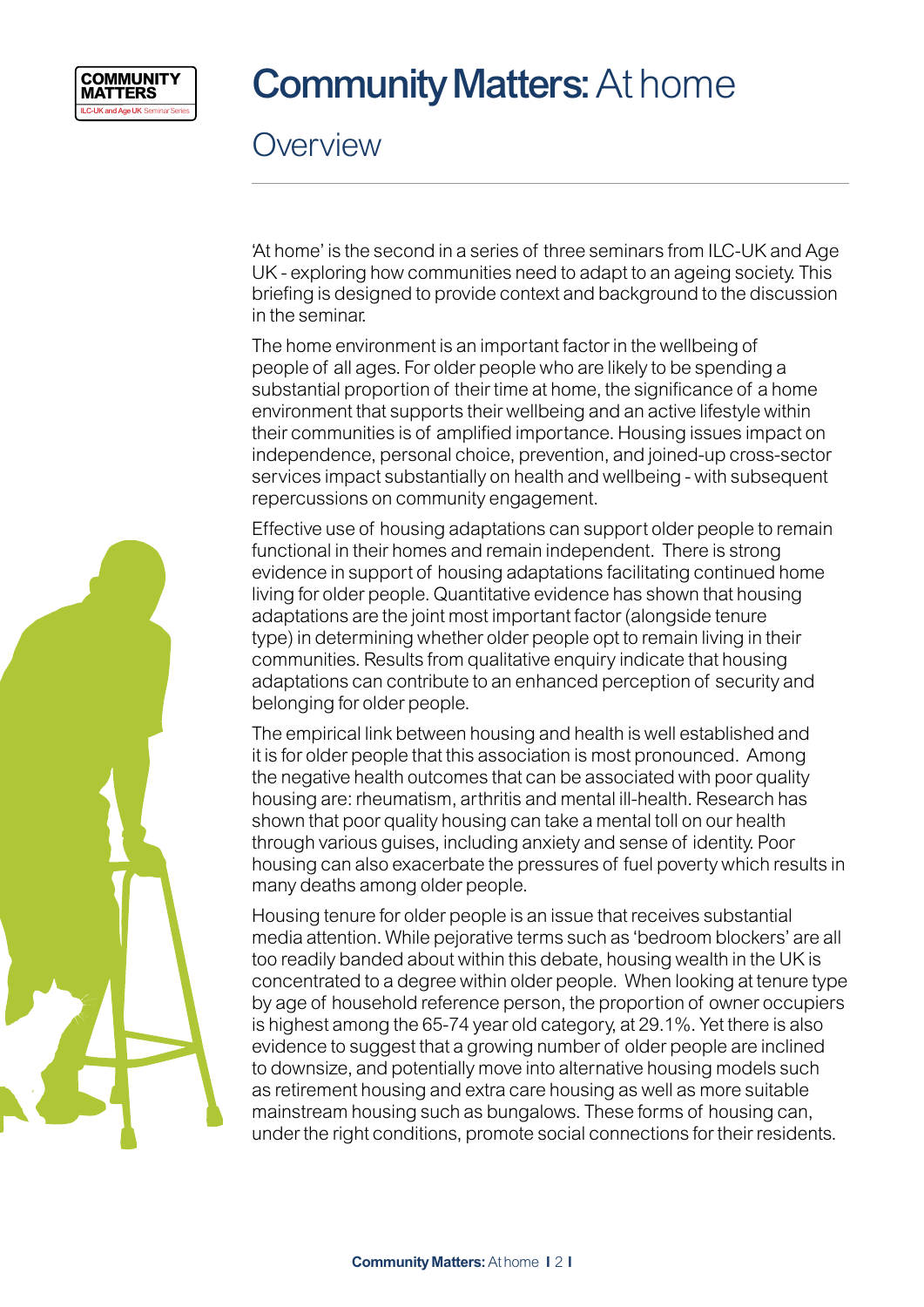#### Housing adaptions

There is compelling evidence to suggest that housing adaptations can support older people in remaining independent and able to continue living in residential housing within their communities.

Hwang et al performed a multiple regression analysis to explore the effects of home modifications on ageing in place, using the ENABLE-AGE UK sample (N=376). Results for ageing in place showed that home modifications and housing type are the most determinative factors for ageing in place. The results indicated that those who had home modifications done were likely to stay longer at their existing housing than those who did not (Hwang et al 2011). Through conducting qualitative interviews, Petersson et al produced evidence to show that ageing in place through the aid of housing adaptations fosters a sense of security and belonging among older people that is positive for their wellbeing in Sweden. Interview participants communicated that feeling at home both in their dwelling as well as in their surroundings was important in helping them to feel safe and secure. To this end home adaptations were found to have a facilitating role (Petersson et al 2012).

There is a raft of further empirical evidence to suggest that housing adaptations allow older people greater independence. Tanner et al found that home modifications strengthened personal and social meaning of home for older people (Tanner et al 2008). Connell et al found that home modifications lessened dependence in performing daily activities (Connell et al 1993). Watson and Crowther found that in their sample in Nottingham, 89% of people reported a 'major impact' on quality of life and 65% a 'major impact' on independence (Watson & Crowther 2005).

Yet while the evidence in favour of housing adaptations is convincing, the implications are tempered somewhat by the cost of housing adaptations, which can act as a deterrent for some older people. Gliderbloom & Markham found that cost deterred older people from adapting their homes, even when income was controlled for (Gilderbloom & Markham 1996).

However the wider economic rationale for housing adaptations is convincing. Evidence suggests that the most consistent health outcome of housing interventions is improved mental health, which can lead to other healthcare improvements. For example, women with depression face a 30% higher risk of hip fracture. Evidence also suggests that the chance of risk-fracture for those with poor depth-perception is six times higher than for those with standard levels of depth-perception. Poor quality lighting in the homes of older people increases their risk of suffering a fractured hip significantly. Research conducted in Sweden indicates large savings are to be made through improvements to housing and suitable equipment for people with visual impairment (Heywood & Turner 2007). Housing adaptations also defer older people from taking up residential care, which represents substantial savings.

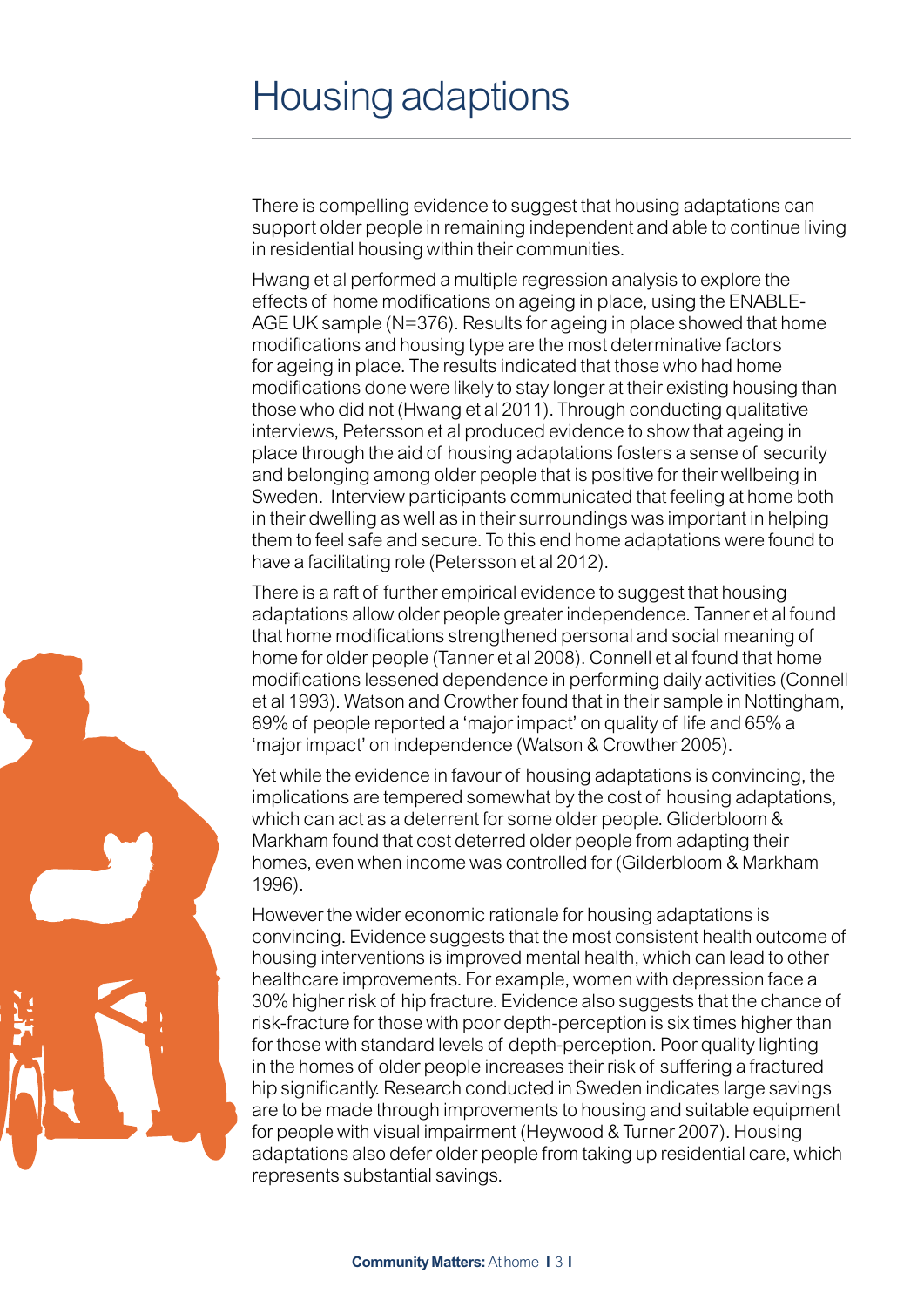Government recognises the role of housing design and functionality in promoting wellbeing, as evident in the national strategy for housing in an ageing society, Lifetime Homes, Lifetime Neighbourhoods, published by DCLG in 2008. This strategy stated that, 'good design works well for people of all ages, but for those with mobility problems or with sensory or cognitive impairments it can make the difference between independent living and social exclusion' (DCLG 2008). Design can also be used to transform aspects of existing housing stock, making spaces at home more accessible – such as the kitchen, as detailed in Peace and colleagues' work as part of the New Dynamics of Ageing programme, which considered, among other issues, how older people's kitchens can be modified as their needs change (Peace et al).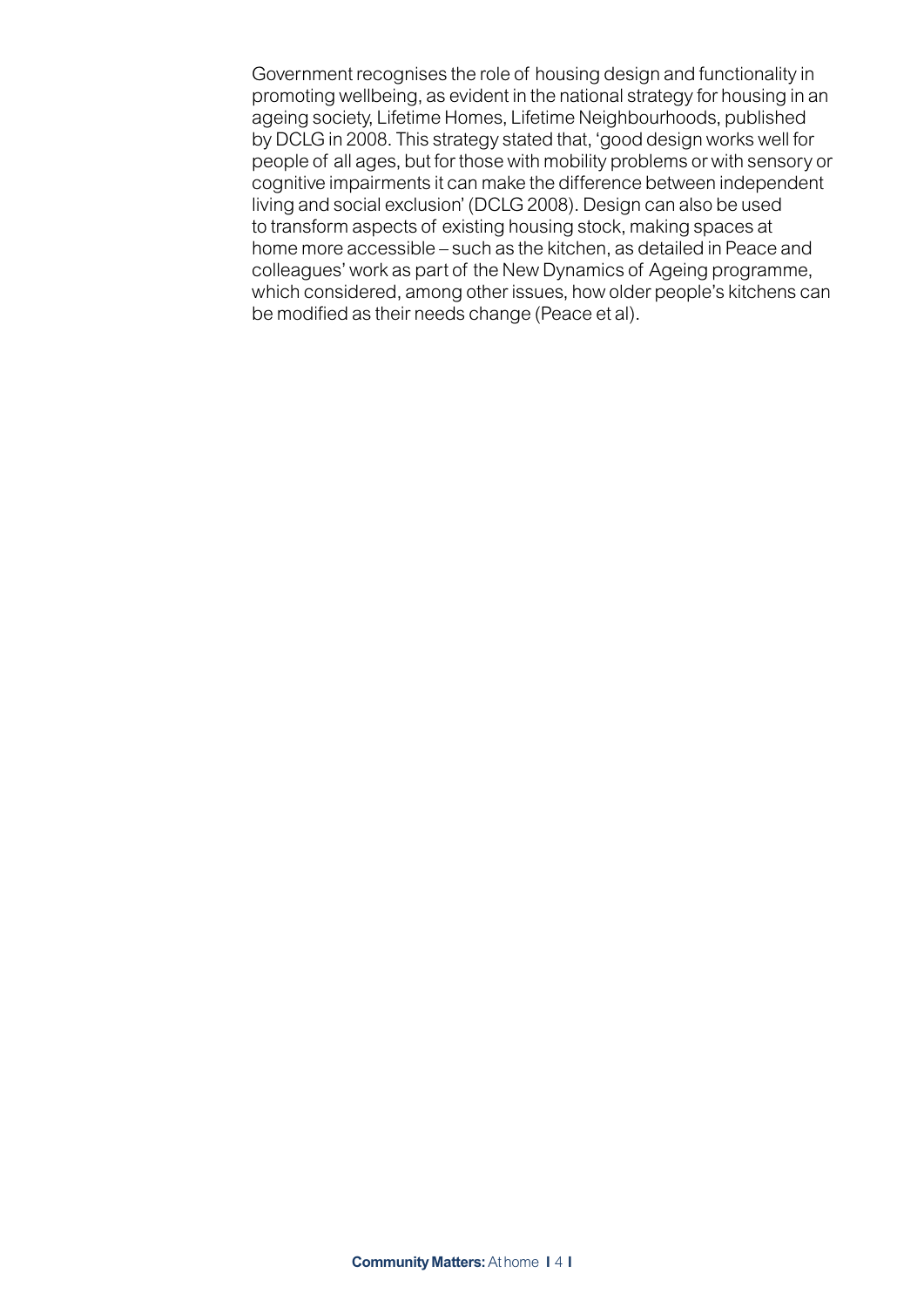## Housing and health for older people

A number of longitudinal studies demonstrate a clear link between housing tenure and health (for example, see Dedman et al 2001 and Marsh et al 2000).

It is among older people that the impact of poor housing on health is most deleterious. Older people have the highest prevalence of long-term conditions, and also spend the highest proportion of time in their homes compared to other age groups - those over 85 spend 90% of their time at home (Donald 2009).

Poor quality housing can be linked to a number of adverse health outcomes among older people. Cold, damp housing can cause rheumatism and arthritis. Additionally, there is other evidence to suggest home improvements are clearly linked to improved mental health (Edwards & Harding 2008).

Housing can upset psychosocial processes which can come to affect mental health in a number of ways such as identity, anxiety about structural hazards, worry and lack of control over maintenance (Howden-Chapman et al 2011). The effect of housing on the mental health of older people was a topic taken up by Howard-Chapman et al through their study into differences in trajectories of self-reported mental health in an ageing cohort, according to their housing. Their study utilised the General Health Questionnaire which was measured on six occasions as part of the Whitehall II cohort study. The overall statistical results showed that inequalities in housing quality and ability to deal with household financial problems will become increasingly important mental health issues as the population ages (Howden-Chapman et al 2011).

The harmful effects of fuel poverty are experienced by a substantial number of older people in the UK; in comparison with other countries with far more severe cold weather, the UK consistently has significantly more deaths on account of fuel poverty. Office for National Statistics figures estimated 31,100 excess winter deaths occurred in England and Wales in 2012/2013, a 29% increase compared with the previous winter (ONS 2013). Rapidly rising energy prices in recent years have also contributed to higher rates of fuel poverty.

The housing design experienced by older people living with dementia will come to influence their ability to remain independent. Better design, housing adaptations and the use of technology can all contribute to this independence. 800,000 people in the UK are currently living with dementia, and over two thirds of these are living in the community (Alzheimer's Society 2012). While dementia friendly homes remains an under-researched topic, there are some guides that have been produced that outline simple steps that a carer can take to better prepare a home environment host for someone living with dementia, including fitting smooth floor coverings and open or glass covered cupboards (Warner 2000).

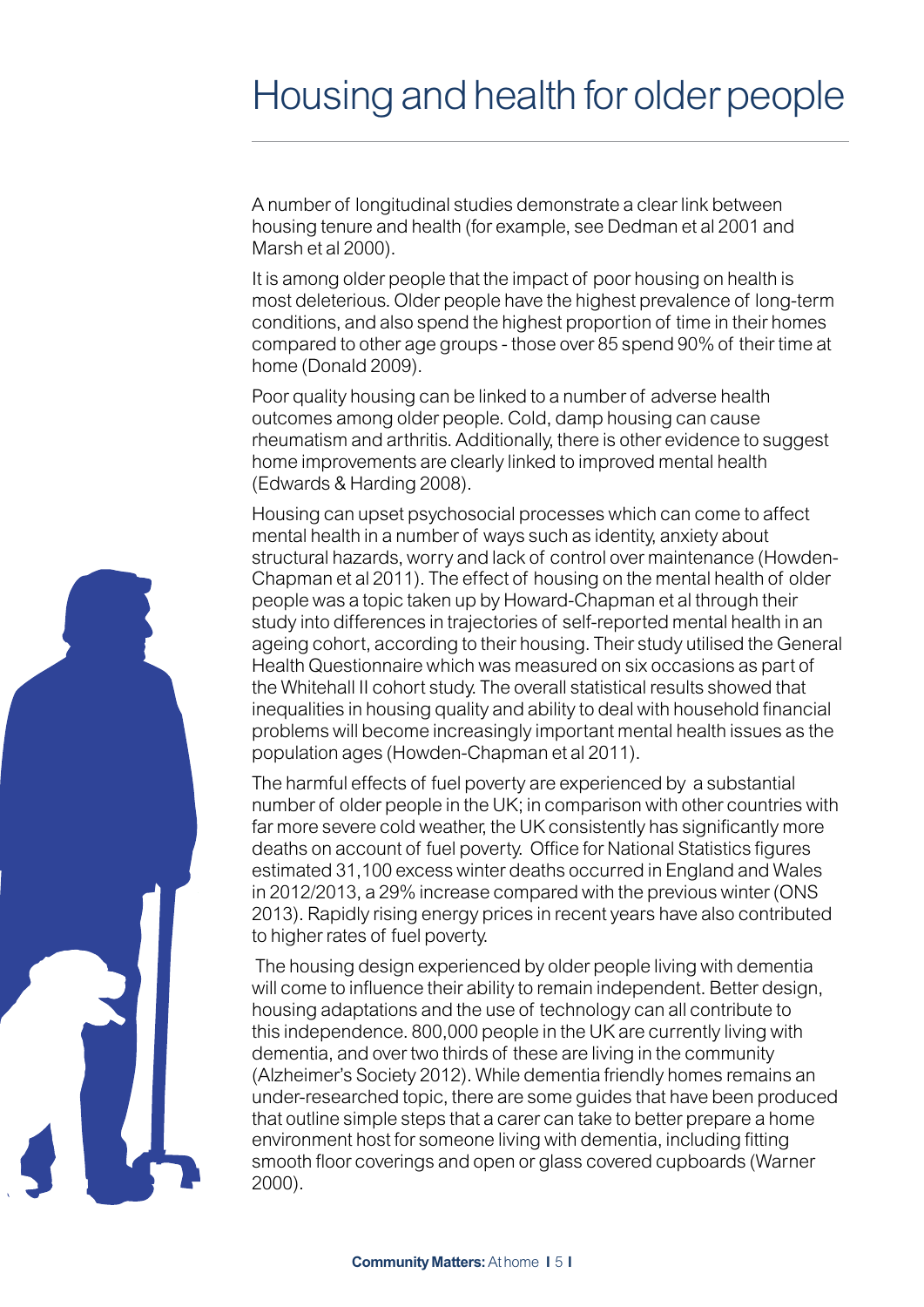## Housing tenure for older people

English Housing Survey data informs us that a high proportion of older people own their properties outright in comparison with younger age groups, and thus a large proportion of housing wealth is concentrated among older people. The proportion of outright owner-occupiers among the 45-54 age category is 11.4%, this rises to 24.9% among the 55-64 category, and 29.1% among those 65- 74. Conversely the greatest concentration of private renters can be found among younger people, 34.7% of those 25-34 rent in the private sector, compared to just 6.6% of those 55-64 and 4% of those 65-74 (DCLG 2013).

Many older people view their home as an important part of their lives, providing fundamental benefits to their health, wellbeing and quality of life (Care and Repair 2013). Conversely, others may come to view their traditional home as unsuitable to meeting their needs, and they may come to view specialist housing as a better solution. Retirement housing, co-housing and extra care offer more supportive living arrangements, and each will have significant implications for the sense of community that their occupants perceive.

There is strong evidence to suggest that older people are interested in downsizing. Polling of the over 60s concerning their housing aspirations, as undertaken by Demos, showed that more than half of the sample (57%) were interested in downsizing, a proportion that rose to 76% among people currently occupying three, four and fivebedroom houses (Wood 2013).

Retirement housing can represent an attractive proposition for older people and research has shown that it works. While certain commentators have argued that retirement housing provides its residents with an artificial community, lacking in genuine intergenerational contact, there is evidence to suggest that retirement housing promotes social interaction, and can help prevent loneliness. In a large survey of older people living in retirement housing, undertaken to inform the 2011 Elderly Accommodation Counsel Awards, 92% of respondents agreed with the statement 'this is a place where you can choose to live very privately and join in when you wish' (Blood & Pannell 2012). Further support for the social engagement value of retirement has been shown in furtherresearch (for example see Bernard et al 2007).

The proportion of outright owner-occupiers

**11.4% 45-54**  age category

**24.9% 55-64** age category

**29.1% 65-74** age category

(DCLG 2013).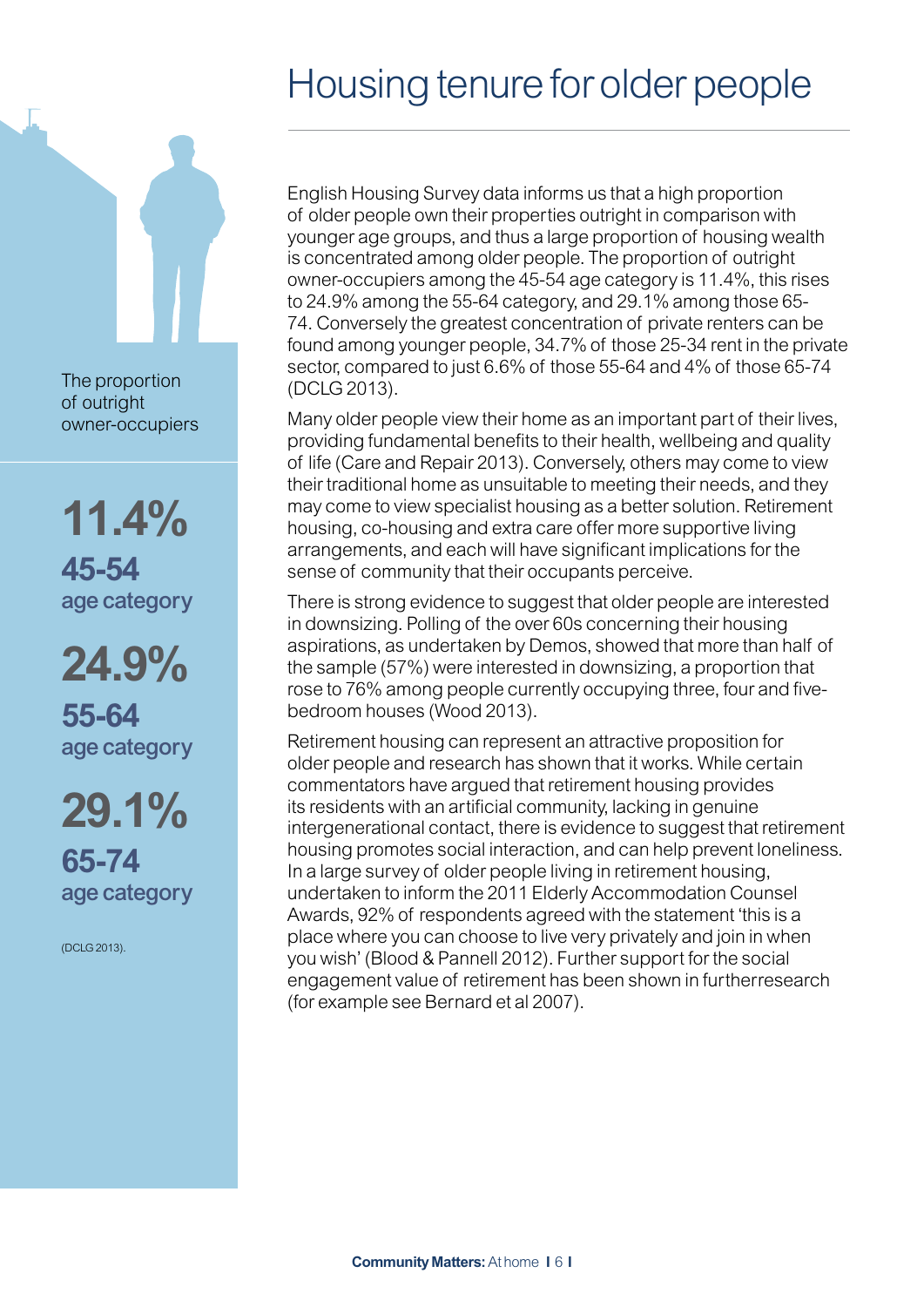#### Selected examples of alternative approaches to retirement housing

Co-housing is a further alternative housing tenure that can provide a different community for older people, one that is potentially more socially inclusive. On a conceptual level, co-housing units are intentional communities, in that they are formed by a group of individuals who wish to manage a shared community in which mutual support is at hand if needed. For older people, co-housing can represent a living arrangement to combat isolation and loneliness, through a supportive and neighbourly environment. Co-housing for older people is prevalent in Sweden, Denmark, the Netherlands and also Finland. Researching residents' perceptions on their environment at a co-housing site in Finland, Tyvimaa found that the co-housing site engendered a very close social network and fostered a strong sense of community. The study found that key to social interaction in the co-housing scheme was the communal space, with well-designed common areas stimulating social activities (Tyvimaa 2011). A senior co-housing community has yet to establish itself in the UK to date, although a number of networks and groups have begun to take up the idea in recent years (Brenton 2013).

Extra care housing 'is a model that combines purpose-built and ergonomically designed housing for older people with onsite flexible care that adapts to residents changing needs' (Kneale 2011, p. 4), although there remains local variation in the extra care model. Kneale's research found that extra care housing could be associated with a lower uptake of hospital beds, translated into fewer falls, and resulted in substantially lower costs to the state in the long term. The research also found extra care housing to be a good environment for those with care needs; for those living in extra care housing with domiciliary needs, they were less likely to enter institutional care than those living in the community (Kneale 2011).

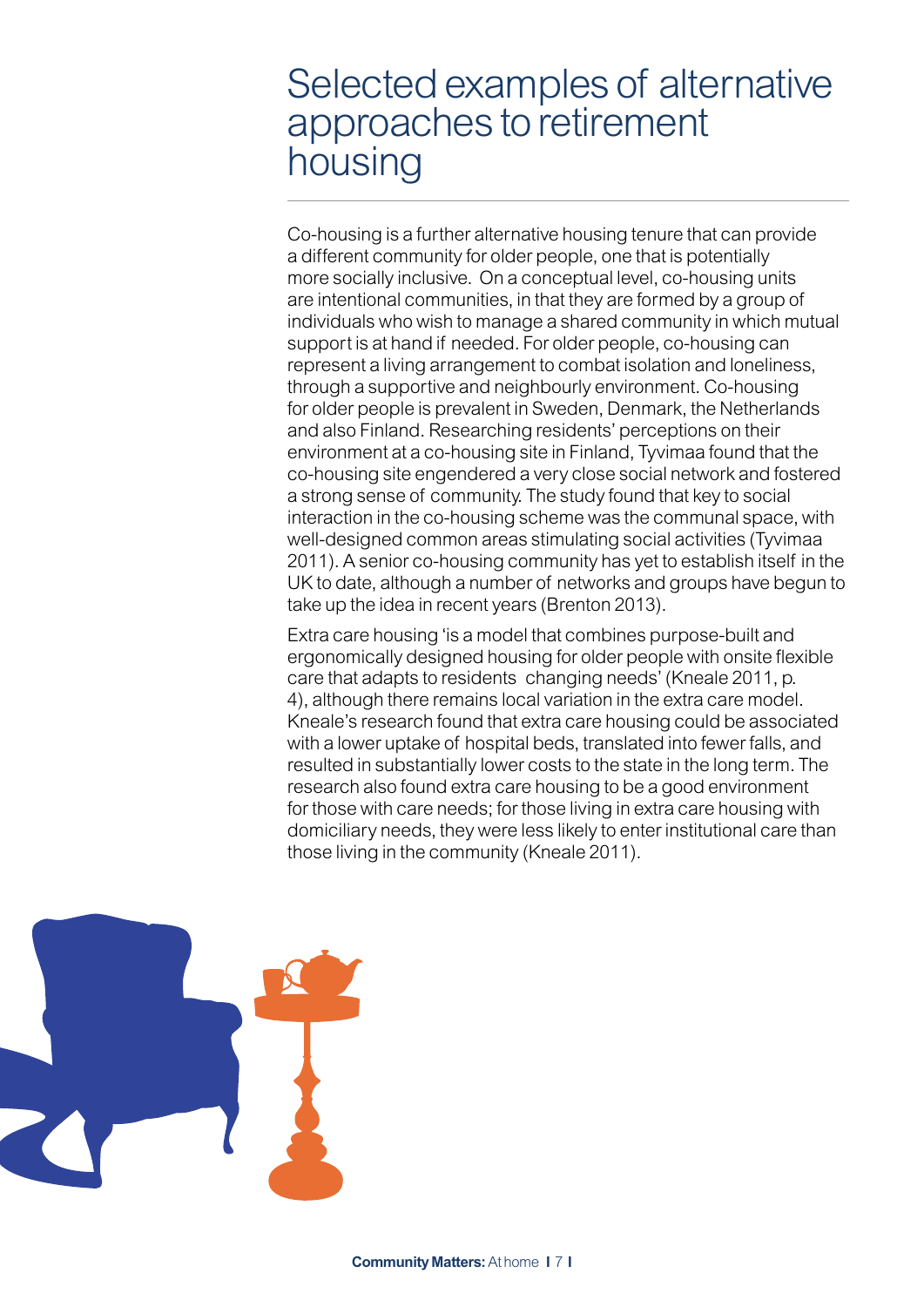

Universitylinked retirement communities (ULRCs) United States

## Case studies

Retirement housing schemes are often perceived as an artificial community, separate to mainstream society, in which older people can only interact with their peers. However, a scheme from the United States that places a retirement community within a university campus, promoted shared use of facilities and encouraged inter-generational contact.

A University Retirement Community has been built on a 10-acre site adjacent to the University of California. The community includes a wide range of living options and amenities including a library, cafes and a fitness centre. Residents can also use the university amenities such as its hospital, watch university sports events and use the library. Academics also come to give talks to the residents of the retirement community.

The benefits of this model of housing for older people work both ways between the scheme and the university. The retirement community creates jobs for students which also facilitate intergenerational contact and financial benefit through rent of the land. Such developments have largely been privately driven initiatives in the United States (McCormick et al 2009).

Programme of All-Inclusive Care for the Elderly (PACE) United States

PACE enables older people living in California, who have been have been deemed in need of nursing home care, to remain in their own homes and remain within their communities'.

Within the PACE service area are On Lock Lifeways Centres, which represent the hub of the programme and at which participants have access to medical care, social activities, exercise and meals. Each PACE participant receives an expert-designed, individual package of care based on their specific requirements. Depending on these requirements, a home care assistant will visit the PACE participant one or more times per-week.

The programme is an interdisciplinary approach and a care team will typically consist of experts that can provide necessary care across: nursing, nutrition, social services, physical and occupational therapy (http://www.onlok.org/HowPACEWorks.aspx).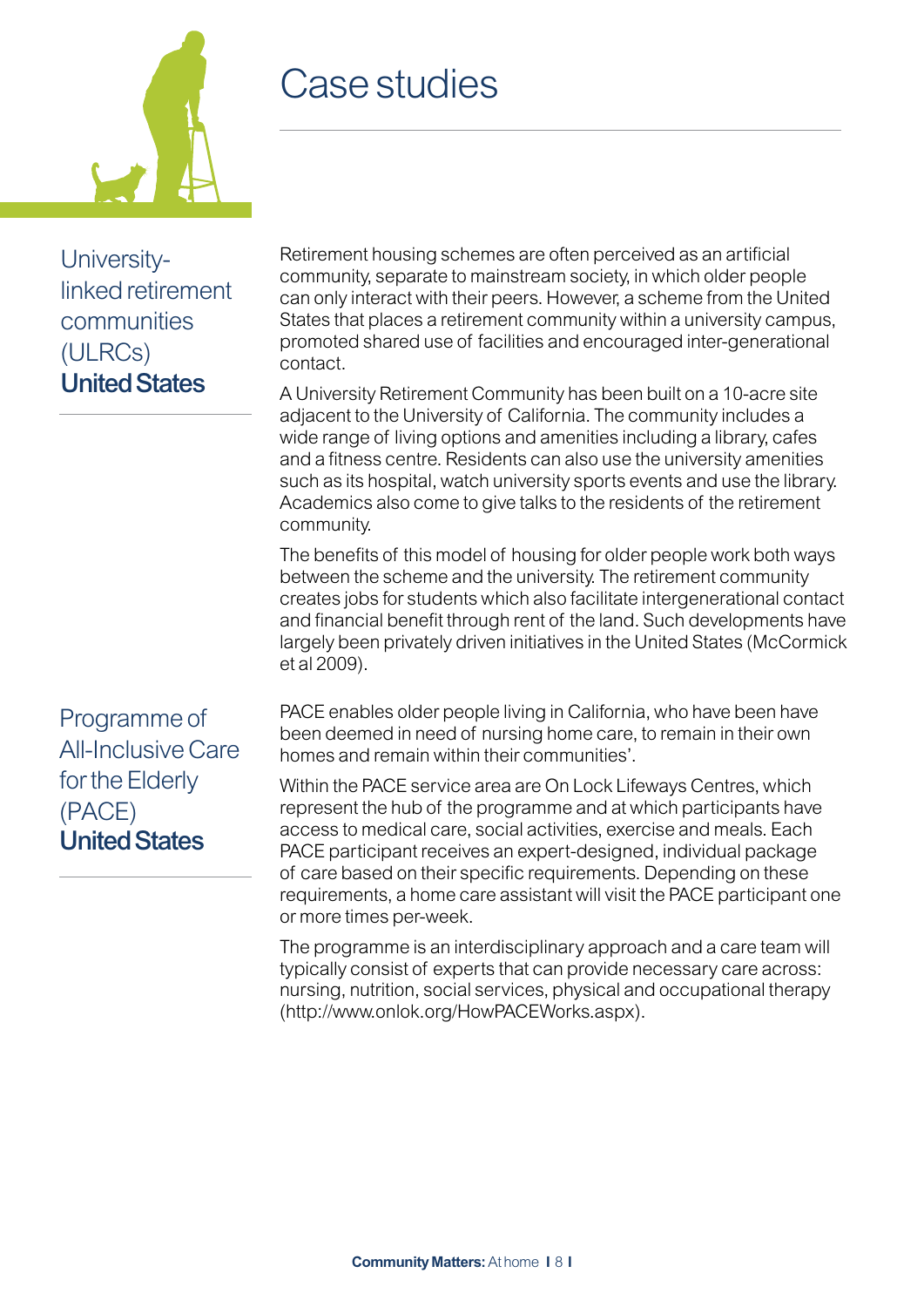

#### Senior Citizen Label **Netherlands**

#### Case studies

In 1991, upon the initiative of the Steering Committee for Experiments in Public Housing (SEV) and Dutch associations, the Senior Citizen Label was adopted and defined as a 'consumer quality certificate for housing for older people'. The Label was developed as part of efforts to support older people's wishes to live independently in their own homes for as long as possible.

In order to be eligible for the Label (ie to be designated as 'suitable' for older people) building projects must satisfy 31 basic requirements, based on four principles: flexibility, cost neutrality, importance of the environment and space for 'local accents' (local requirements). Once the development is complete, it can be certified with the senior citizen label (Davey et al 2004).

#### Healthy Homes **Campaign Liverpool**

#### The GiraffPlus Project Europe

The Healthy Homes campaign in Liverpool was initiated by Liverpool City Council in 2009. Liverpool has a low life expectancy and 44,100 households in fuel poverty.

The campaign uses healthy home advocates who visit targeted areas of the city to carry out assessments of the health needs of residents', as well as the condition of their housing. The advocates hold enforcement powers for rented properties, to ensure that landlords make any needed improvements. Where advocates encounter an owner-occupied property in need of improvement, they provide a plan and potential assistance for the resident.

The programme has proved very successful. Since it began, 500 home risk assessments have identified 3,300 serious housing hazards that have been remedied or are in the process of being remedied. The programme's overall benefits to society, including savings to the NHS are estimated at £11 million over ten years (PHE 2013).

The GiraffPlus project is funded by the European Community's Framework Programme Seven (FP7). The aim of the project is to assist older people to remain living in their homes through technology and advanced warning systems.

The home system consists of a network of home sensors which monitor residents' and are able to detect patterns and incidents such as: for example, blood pressure, whether someone has fallen from a chair. This data is then interpreted in terms of activities, health and wellbeing. Events can trigger alerts or reminders to a healthcare provider, or be analysed by a healthcare professional. A telepresence robot, Giraff, can be moved around in the home of someone who is online via the Internet, e.g. a caregiver or family member, and helps the user to keep their social connections alive (http://www.giraffplus.eu/index. php?option=com\_content&view=article&id=70&Itemid=53&lang=en).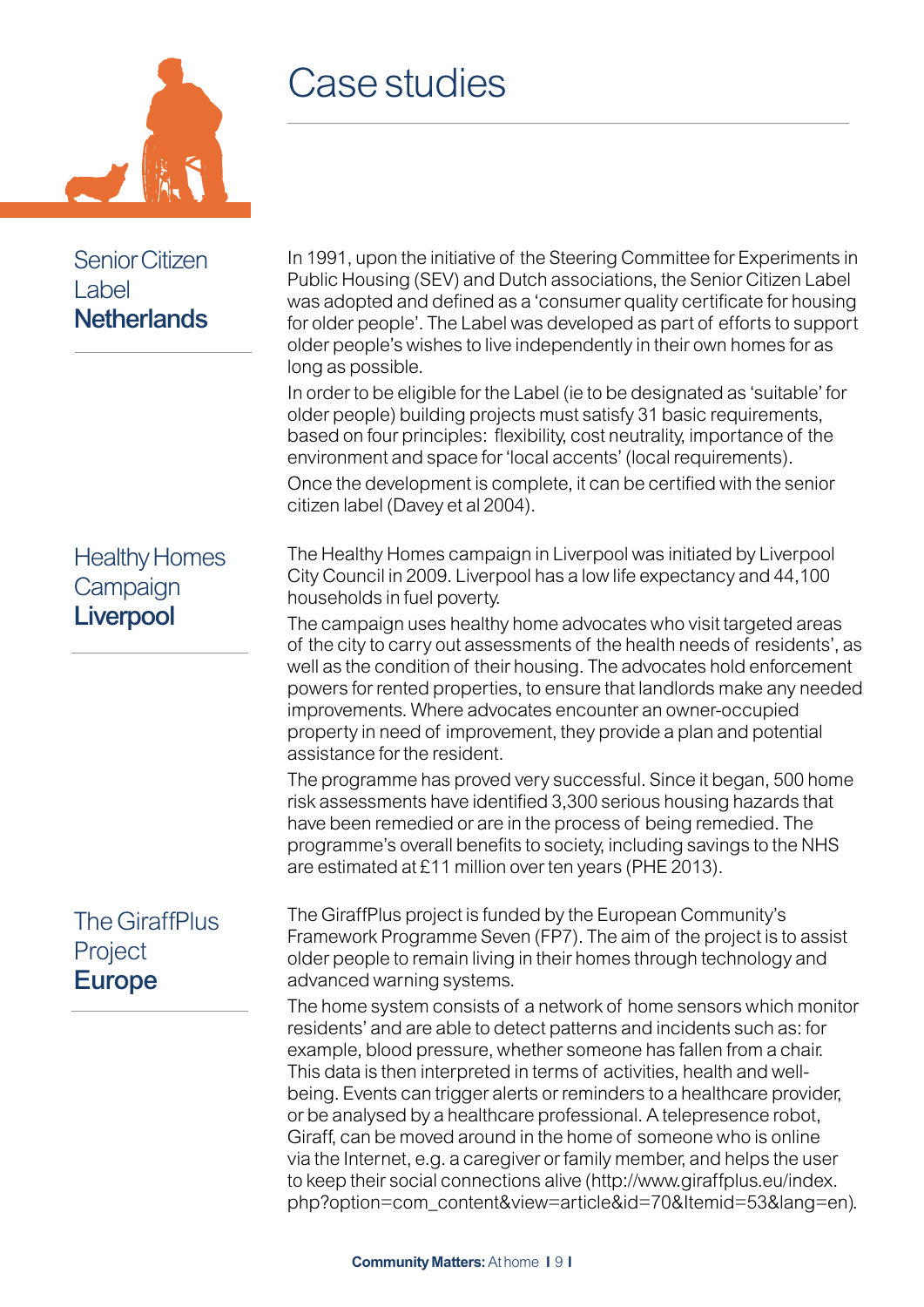- What constitutes a home and community environment that can promote wellbeing? What is the relationship between housing and age-friendly neighbourhoods?
- What scope is there for improvement in home adaptations and their delivery? Do we have sufficient current evidence to demonstrate the preventative benefits of home adaptation – and that these benefits are reaching older people in need of them? Do we need a more holistic approach to services that facilitate independent living, including initiatives targeting cold and unhealthy housing stock? Have we got the right balance between measure to allow older people to receive care and support in their own home and the development of retirement housing?
- How can we ensure that Health and Wellbeing Boards and Clinical Commissioning Groups are aware of the importance of housing to the health and independence of older people; as well as ensuring that housing is included in these groups' planning strategies? What further evidence will be needed to ensure that services such as home adaptation are commissioned within their budgets?
- What type of housing do older people, both now and in the future, desire and how might this develop in the future? What have been the barriers to progress in existing models of retirement housing – e.g. cohousing? Are there other models of retirement housing we need to consider and do they have any features in common e.g. greater privacy, control, links with a local community? How far are these models transferable to this country? Should we be promoting mixed age developments with balanced communities rather than segregated forms of provision? Should we be seeking improvement in design for all new homes (such as the lifetime homes standard) or should we be focusing on specialised forms of housing?
- Should we do more to encourage older people to downsize and would this make a significant difference to the overall supply of housing? What factors or policy changes would make it easier for older owners to downsize from family housing e.g. stamp duty reform?
- How do inequalities in housing wealth affect the housing options open to older people? Who can afford the types of retirement housing being developed? Is the government's approach to housing tenure working in favour of older people particularly in terms of an expanding private rental sector?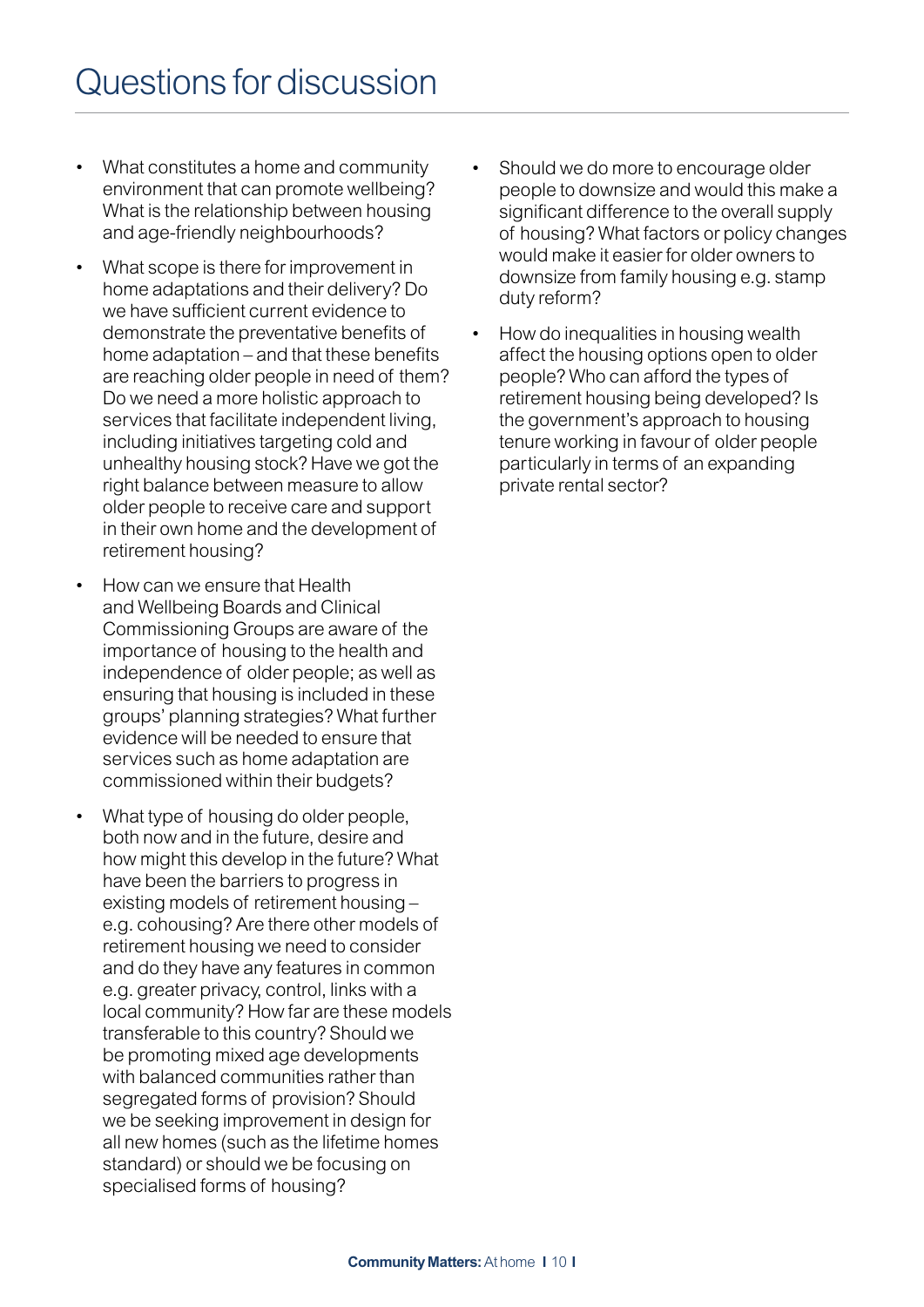Alzheimer's Society. (2012) Dementia 2012: a national challenge. Birmingham: Alzheimer's Society.

Bernard, M., Bartlam, B., Sim, J., Biggs, S. (2007) Housing and care for older people: life in an English purpose-built retirement village. Ageing and Society. 27, pp 555-578.

Blood, I. & Pannell, J. (2012) Building Mutual Support & Social Capital in Retirement Housing. Housing LIN Viewpoint 23.

Brenton, M. (2013) Senior cohousing communities – an alternative approach for the UK? York: Joseph Rowntree Foundation.

Care and Repair (2013) More than bricks and mortar. Care and Repair England http://www.careandrepair-england. org.uk/pdf/more\_than\_bricks\_and\_mortar\_may\_2013.pdf

Connell, B. R., Sanford, J. A., Long, R. G., Archea, C. K., & Turner, C. S. (1993). Home modifications and performance of routine household activities by individuals with varying levels of mobility impairments. Technology and Disability, 2, 9–18.

Dedman, DJ., Gunnell, D., Smith, GD. & Frankel, S. (2001) Childhood housing conditions and later mortality in the Boyd Orr cohort. *Journal of Epidemiology and Community Health*. (55), p.10-15.

Department for Communities and Local Government. (2008) Lifetime Homes, Lifetime Neighbourhoods: A National Strategy for Housing in an Ageing Society. London: Communities and Local Government Publications.

Davey, J., de Joux, V., Nana, G., Arcus, M. (2004) Accommodation Options for Older People in Aotearoa/ New Zealand. Report prepared for the Centre for Housing Research.

Department for Communities and Local Government (2013). English Housing Survey: Tenure trends and cross tenure analysis. Available from: https://www.gov.uk/ government/statistical-data-sets/tenure-trends-and-crosstenure-analysis

Donald, I. (2009) Housing and healthcare for older people.*Age and Ageing*. (38), pp.364-367. Wellington: New Zealand Institute for Research on Ageing.

Edwards, M. & Harding, E. (2008) Building our Futures – Meeting the housing needs of an ageing population. London: International Longevity Centre.

GiraffPlus: http://www.giraffplus. eu/index.php?option=com\_ content&view=article&id=70&Itemid=53&lang=en

Gliderbloom, J. I., & Markham, J. P. (1996). Housing modification need of the disabled elderly: What really matters?*Environment and Behavior***,** *28***,** 512–535.

Heywood, F. & Turner, L. (2007) Better Outcomes, Lower Costs: Implications for health and social care budgets of investment in housing adaptations, improvements and equipment: a review of the evidence. London: Department for Work and Pensions.

Hwang, E., Cummings, L., Sixsmith, A. & Sizsmith, J. (2011) Impacts of Home Modifications on Ageing-in-Place. *Journal of Housing for the Elderly***.** 25(3), 246-257.

Howden-Chapman, P., Chandola, T., Stafford, M., Marmot, M. (2011) The effect of housing on the mental health of older people: the impact of lifetime housing history in Whitehall II. *BMC Public Health*. 11:682.

Kneale, D. (2011) Establishing the extra in Extra Care: Perspectives from three Extra Care Housing Providers. London: International Longevity Centre.

Marsh, A. (1999) Home Sweet Home? The Impact of Poor Housing on Health. Bristol: The Policy Press.

McCormick, J., Clifton, J., Sachrajda, A., Cherti, M., McDowell, E. (2009) Getting on: Well-being in later life. London: Institute for Public Policy Research.

Office for National Statistics. (2013) Excess Winter Mortality in England and Wales, 2012/2013 (Provisional) and 2011/2012 (Final). London: Office for National Statistics.

On Lok Lifeways. How PACE works. Available at: http:// www.onlok.org/HowPACEWorks.aspx

Peace, S., Maguire, M., Nicolle, C., Lawton, C., Marshall, R., Sims, R., Kellaher, L., Percival, J. and Francis, K. Transitions in kitchen living. New Dynamics of Ageing Programme. http://www.newdynamics.group.shef.ac.uk/kitchen-living. html

Petersson, I., Lilja, M., Borell, L. (2012) To feel safe in everyday life at home – a study of older adults after home modifications.*Ageing and Society*. (32)5, pp.791-811.

Public Health England. (2013) Health and Care Integration: Making the case from a public health perspective. London: Public Health England.

Tanner, B., Tilse, C., & de Jonge, D. (2008). Restoring and sustaining home: The impact of home modifications on the meaning of home for older people. *Journal of Housing for the Elderly*. *22***,** 195–215.

Tyvimaa, T. (2011) Social and physical environments in senior communities: the Finnish experience. *International Journal of Housing Markets and Analysis*. 4(3), pp.197-209.

Warner, M. (2000) The complete guide to Alzheimer's proofing your home. Purdue University Press**.** 

Watson S and Crowther L, 2005.*Was it worth it? A study into the effectiveness of major adaptations***.**  Nottingham, Nottingham City Council.

Wood, C. (2013) The Top Of The Ladder. London: Demos.